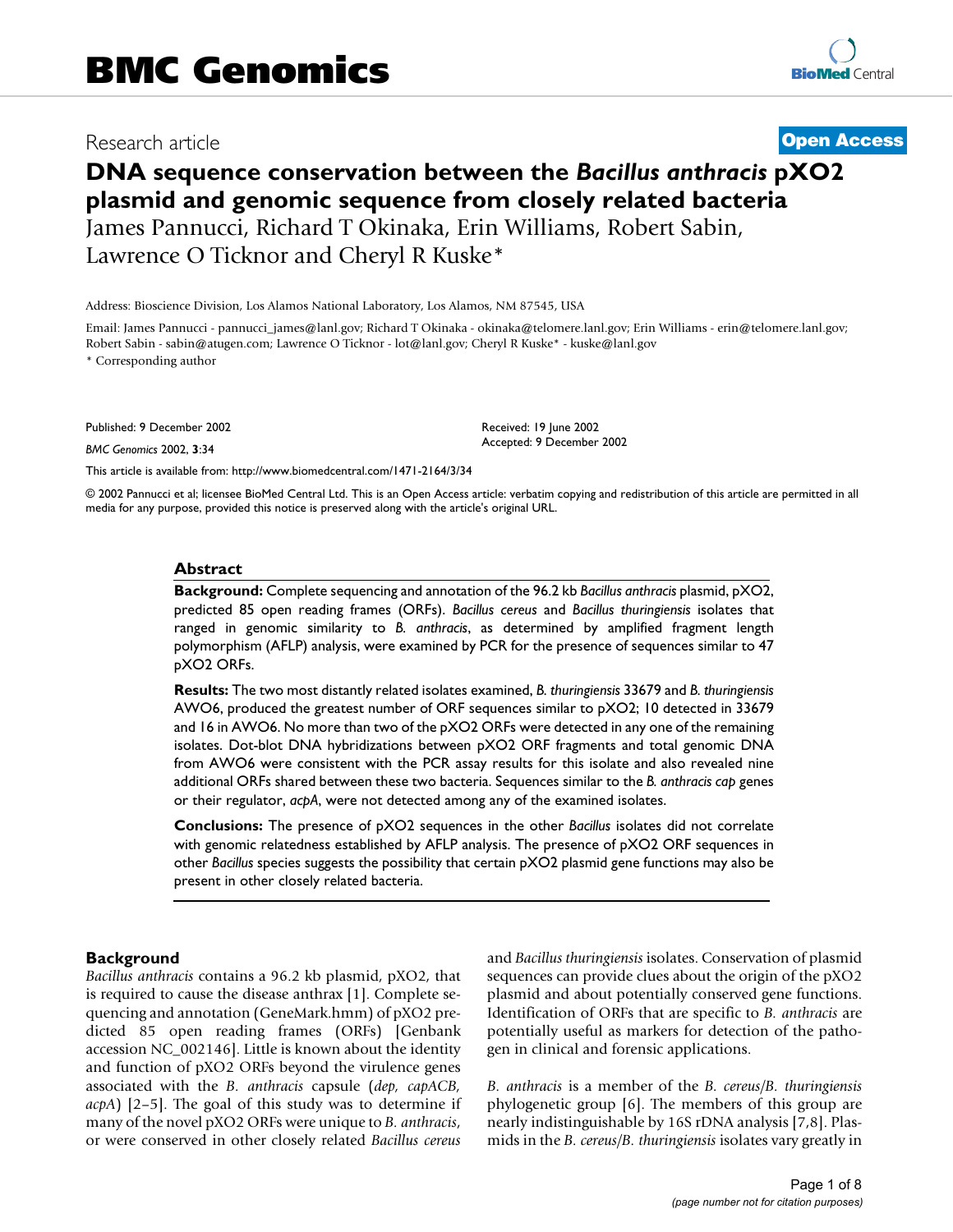number and size, and many of the phenotypic differences among *B. cereus*, *B. thuringiensis*, and *B. anthracis* isolates are conferred by plasmid encoded genes [[9](#page-7-6)[–12](#page-7-7)]. Horizontal plasmid transfer among bacteria, including isolates of the *B. cereus/thuringiensis* group has been documented [[12](#page-7-7)–[16\]](#page-7-8).

Amplified fragment length polymorphism (AFLP) analysis of over 350 *B. cereus, B. thuringiensis*, and *B. anthracis* isolates, identified several distinct isolate groups [[17](#page-7-9)[,18](#page-7-10)]. Eight of the *B. cereus/B. thuringiensis* isolates were found to be very closely related to all *B. anthracis* isolates and formed a distinct cluster. In the present study, *B. cereus* and *B. thuringiensis* isolates that vary in AFLP-based genomic relatedness to *B. anthracis* were examined for the presence of DNA sequence similar to pXO2, to determine whether portions of this plasmid are conserved in closely related *Bacillus* isolates, and to determine whether the conservation of pXO2 sequences correlated with genomic relatedness established by AFLP comparisons [[17](#page-7-9),[18\]](#page-7-10).

## **Results and Discussion**

PCR was performed using template DNA from 11 *Bacillus* isolates that vary in relatedness to *B. anthracis* with primer sets designed to amplify DNA fragments from 47 different pXO2 ORFs. This method was chosen to detect sequences with potential similarity to pXO2 because it is rapid and the reaction products can be readily sequenced. Table [1](#page-1-0) lists the isolates tested, their genomic relatedness to *B. anthracis* as determined by Jaccard distances calculated from AFLP profile comparisons [[17](#page-7-9)[,18](#page-7-10)], and the number of positive PCR reactions obtained for each isolate. DNA sequencing of the amplified PCR products revealed a high degree of sequence similarity to pXO2 ORFs [Genbank accession numbers AF547271-AF547318]. BLAST (blastn) e-values were  $6 \times 10^{-13}$  or less for each ORF fragment detected, which corresponded to sequence similarity of 80% or greater. In a previous study, a similar approach was used to demonstrate that many of the ORFs from pXO1, the toxin-encoding plasmid of *B. anthracis*, were highly conserved in other isolates from the *B. cereus/B. thuringiensis* group [[19\]](#page-7-11).

The number of plasmid ORFs detected in a *Bacillus* isolate did not correlate directly with phylogenetic relationship to *B. anthracis* as determined by AFLP. The isolates most closely related to *B. anthracis* as determined by AFLP produced no more than two PCR products each. However, two of the more distantly related isolates, *B. thuringiensis* 33679 and *B. thuringiensis* AWO6, produced 10 and 16 positive PCR reactions, respectively. Neither of these isolates is known to be a human or animal pathogen.

Table [2](#page-2-0) lists the 47 pXO2 ORFs that were tested in the PCR assay, their putative functions or similarities to other genes (blastp), and the PCR results obtained in this experiment. Nineteen different pXO2 ORF fragments were detected among the 11 *Bacillus* isolates. Eight of the conserved ORFs were similar to sequences contained in public databases; 11 were unidentified. The only pXO2 ORFs found in common with the isolates most closely related to *B. anthracis* (Jaccard distance of 0.55 or less) were ORFs 47 and 48. These ORFs have sequence similarity to a conserved hypothetical protein found in several bacterial genera and the *tetR* family of transcriptional repressors, respectively.

<span id="page-1-0"></span>

| Bacillus species (isolate no.) | Sourceb               | laccard Distancec | <b>PCR Products</b> |  |  |
|--------------------------------|-----------------------|-------------------|---------------------|--|--|
| B. anthracis $(91-429C-2)a$    | LSU                   | 0                 | 47                  |  |  |
| <b>B.</b> cereus (S2-8)        | FRI                   | 0.39              | 0                   |  |  |
| B. cereus (3A)                 | FRI                   | 0.42              |                     |  |  |
| B. cereus (DC-17)              | FRI                   | 0.43              |                     |  |  |
| B. thuringiensis (Al-Hakam)    | <b>UNSCOM</b>         | 0.46              |                     |  |  |
| B. thuringiensis konkukian     | Hernandez et al. [26] | 0.46              |                     |  |  |
| B. cereus (HRRL HD-571)        | <b>USDA</b>           | 0.55              |                     |  |  |
| $B.$ cereus $(FI - 15)$        | FRI                   | 0.55              |                     |  |  |
| <b>B.</b> cereus (4342)        | <b>ATCC</b>           | 0.67              |                     |  |  |
| B. cereus (43881)              | <b>ATCC</b>           | 0.69              |                     |  |  |
| B. thuringiensis (33679)       | <b>ATCC</b>           | 0.69              | $\overline{10}$     |  |  |
| B. thuringiensis (AWO6)        | Wilcks et al. [12]    | 0.73              | 16                  |  |  |

aPositive control. <sup>b</sup>LSU, M.E. Hugh Jones, Louisiana State University; FRI, A. Wong and D. Beecher, Food Research Institute, University of Wisconsin; USDA, U.S. Department of Agriculture; ATCC, American Type Culture Collection; UNSCOM, United Nations Special Commission. cThe Jaccard distance is the number of AFLP fragment sizes that occur in only one of the two samples, divided by the number of fragment sizes that occur in both samples plus the number of fragment sizes that occur in only one of the two samples.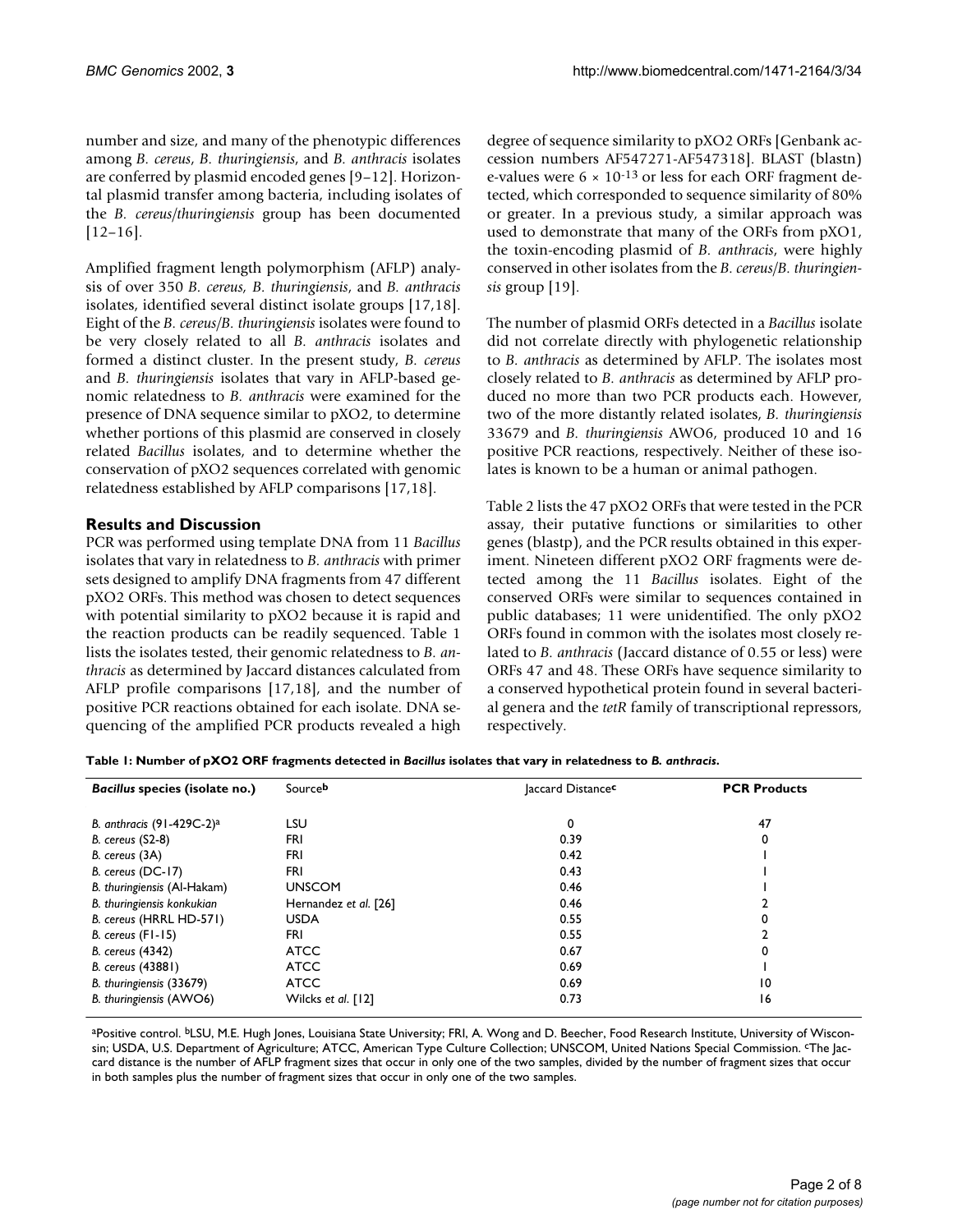| <b>ORF</b> | <b>Nucleotides</b> | Gene ID or<br>similarity                       | $S2-8$ | 3A | DC-17 | ALH | konku | <b>HD571</b> | $FI-15$ | 4342 | 43881 | 33679                                              | AWO <sub>6</sub>          |
|------------|--------------------|------------------------------------------------|--------|----|-------|-----|-------|--------------|---------|------|-------|----------------------------------------------------|---------------------------|
| 5          | 2240-3088          | unidentified                                   |        |    |       |     |       |              |         |      |       |                                                    | Х                         |
| 7          | 3449-4057          | unidentified                                   |        |    |       |     |       |              |         |      |       |                                                    |                           |
| 9          | 5227-7158          | sim. trsE, S. aureus                           |        |    |       |     |       |              |         |      |       | X                                                  | X                         |
| 10         | 7178-7846          | unidentified                                   |        |    |       |     |       |              |         |      |       |                                                    | X                         |
| 4          | 8704-11562         | c.h.p. C. perfrin-                             |        |    |       |     |       |              |         |      |       |                                                    | X                         |
|            |                    | gens                                           |        |    |       |     |       |              |         |      |       |                                                    |                           |
| 15         | 11588-12379        | c.h.p. C. perfrin-<br>gens                     |        |    |       |     |       |              |         |      |       |                                                    |                           |
| 16         | 12381-14216        | sim. trsK, L. lactis                           |        |    |       |     |       |              |         |      |       |                                                    | X                         |
| 17         | 14265-16145        | unidentified                                   |        |    |       |     |       |              |         |      |       |                                                    |                           |
| 24         | 18442-18942        | unidentified                                   |        |    |       |     |       |              |         |      |       |                                                    |                           |
| 25         | 18975-20306        | sim. pX01 ORF-<br>59, B. anthracis             |        |    |       |     |       |              |         |      |       |                                                    | X                         |
| 28         | 21387-22628        | unidentified                                   |        |    |       |     |       |              |         |      |       | X                                                  | X                         |
|            |                    | unidentified                                   |        |    |       |     |       |              |         |      |       |                                                    |                           |
| 29         | 22897-24546        |                                                |        |    |       |     |       |              |         |      |       |                                                    |                           |
| 30         | 24561-25625        | unidentified                                   |        |    |       |     |       |              |         |      |       |                                                    |                           |
| 32         | 26752-27000        | unidentified                                   |        |    |       |     |       |              |         |      |       | X                                                  | X                         |
| 33         | 27515-28045        | unidentified                                   |        |    |       |     |       |              |         |      |       | X                                                  | X                         |
| 35         | 29882-30571        | sim. rep63A,<br>AWO6 pAW63                     |        |    |       |     |       |              |         |      |       |                                                    |                           |
| 37         | 31610-32386        | sim. pAW63                                     |        |    |       |     |       |              |         |      |       |                                                    | X                         |
| 38         | 32577-34115        | sim. repS, AWO6<br>pAW63                       |        |    |       |     |       |              |         |      |       | X                                                  | $\boldsymbol{\mathsf{X}}$ |
| 39         | 35021-35887        | sim. repB, AWO6<br>pAW63                       |        |    |       |     |       |              |         |      |       |                                                    |                           |
| 42         | 37951-39510        | sim. S-layer pre-<br>cursor, B. anthra-<br>cis |        |    |       |     |       |              |         |      |       |                                                    |                           |
| 44         | 40988-41308        | unidentified                                   |        |    |       |     |       |              |         |      |       |                                                    |                           |
| 45         |                    |                                                |        |    |       |     |       |              |         |      |       |                                                    |                           |
|            | 41900-42211        | conserved<br>domain, several<br>bacteria       |        |    |       |     |       |              |         |      |       |                                                    |                           |
| 46         | 42260-42925        | CAAX amino<br>term. protease<br>family         |        |    |       |     |       |              |         |      | X     | X                                                  | X                         |
| 47         | 43636-44100        | c.h.p. several bac-<br>teria                   |        |    |       |     | X     |              | X       |      |       |                                                    |                           |
| 48         | 44477-45067        | transcriptional<br>repressor, tetR<br>fam.     |        | X  | X     | X   | X     |              | X       |      |       |                                                    |                           |
| 49         | 45891-46361        | IS23I                                          |        |    |       |     |       |              |         |      |       |                                                    |                           |
| 50         | 46400-46891        | <b>IS231</b>                                   |        |    |       |     |       |              |         |      |       |                                                    |                           |
| 51         | 47474-47641        | sim. bacitracin                                |        |    |       |     |       |              |         |      |       |                                                    |                           |
| 53         | 49418-50866        | sim. to acpA, B.<br>anthracis                  |        |    |       |     |       |              |         |      |       |                                                    |                           |
| 55         | 52795-54195        | dep                                            |        |    |       |     |       |              |         |      |       |                                                    |                           |
| 56         | 54378-55612        |                                                |        |    |       |     |       |              |         |      |       |                                                    |                           |
| 57         | 55625-56074        | сарА                                           |        |    |       |     |       |              |         |      |       |                                                    |                           |
|            |                    | capC                                           |        |    |       |     |       |              |         |      |       |                                                    |                           |
| 58         | 56089-57483        | capB                                           |        |    |       |     |       |              |         |      |       |                                                    |                           |
| 59         | 60856-61407        | signal peptide                                 |        |    |       |     |       |              |         |      |       |                                                    |                           |
| 60         | 61759-62496        | unidentified                                   |        |    |       |     |       |              |         |      |       |                                                    |                           |
| 61         | 62841-63251        | sim. pX01 atxA, B.<br>anthracis                |        |    |       |     |       |              |         |      |       |                                                    |                           |
| 64         | 68909-70360        | асрА                                           |        |    |       |     |       |              |         |      |       |                                                    |                           |
| 66         | 73500-75059        | traC                                           |        |    |       |     |       |              |         |      |       | X                                                  | X                         |
| 68         | 76097-76690        | unidentified                                   |        |    |       |     |       |              |         |      |       | X                                                  | X                         |
| 69         | 76918-78183        | uvx                                            |        |    |       |     |       |              |         |      |       | X                                                  |                           |
| 71         | 79219-80772        | unidentified                                   |        |    |       |     |       |              |         |      |       |                                                    |                           |
| 73         | 82311-83936        | repressor                                      |        |    |       |     |       |              |         |      |       |                                                    |                           |
| 74         |                    |                                                |        |    |       |     |       |              |         |      |       |                                                    |                           |
|            | 85420-85857        | unidentified                                   |        |    |       |     |       |              |         |      |       |                                                    |                           |
| 76         | 86664-87491        | topoisomerase                                  |        |    |       |     |       |              |         |      |       | X                                                  | X                         |
| 77         | 87888-88688        | unidentified                                   |        |    |       |     |       |              |         |      |       |                                                    |                           |
| 80         | 90752-91735        | unidentified                                   |        |    |       |     |       |              |         |      |       |                                                    |                           |
| 81         | 91802-93571        | unidentified<br><b>Column Totals</b>           | 0      | т  | л.    | I.  | 2     | 0            | 2       | 0    | L     | $\boldsymbol{\mathsf{I}}\,\boldsymbol{\mathsf{0}}$ | X<br>16                   |
|            |                    |                                                |        |    |       |     |       |              |         |      |       |                                                    |                           |

#### <span id="page-2-0"></span>**Table 2: PCR assay results using primer sets designed for pXO2 ORF sequences.**

Bacterial isolates designations are abbreviated as follows: S2-8, *B. cereus* S2-8; 3A, B. cereus 3A; DC-17, *B. cereus* DC-17; ALH, *B. thuringiensis* Al-Hakam; konku, *B. thuringiensis* subsp. *konkukian*; HD571, *B. cereus* (HRRL HD-571; F1-15, *B. cereus* F1-15; 4342, *B. cereus*ATCC 4342; 43881, *B. cereus*  ATCC 43881; 33679, *B. thuringiensis* ATCC 33679; AWO6, *B. thuringiensis* AWO6. See Table [1](#page-1-0) for source and Jaccard distances of AFLP profiles. 'sim.' = similar to. 'c.h.p.' = conserved hypothetical protein.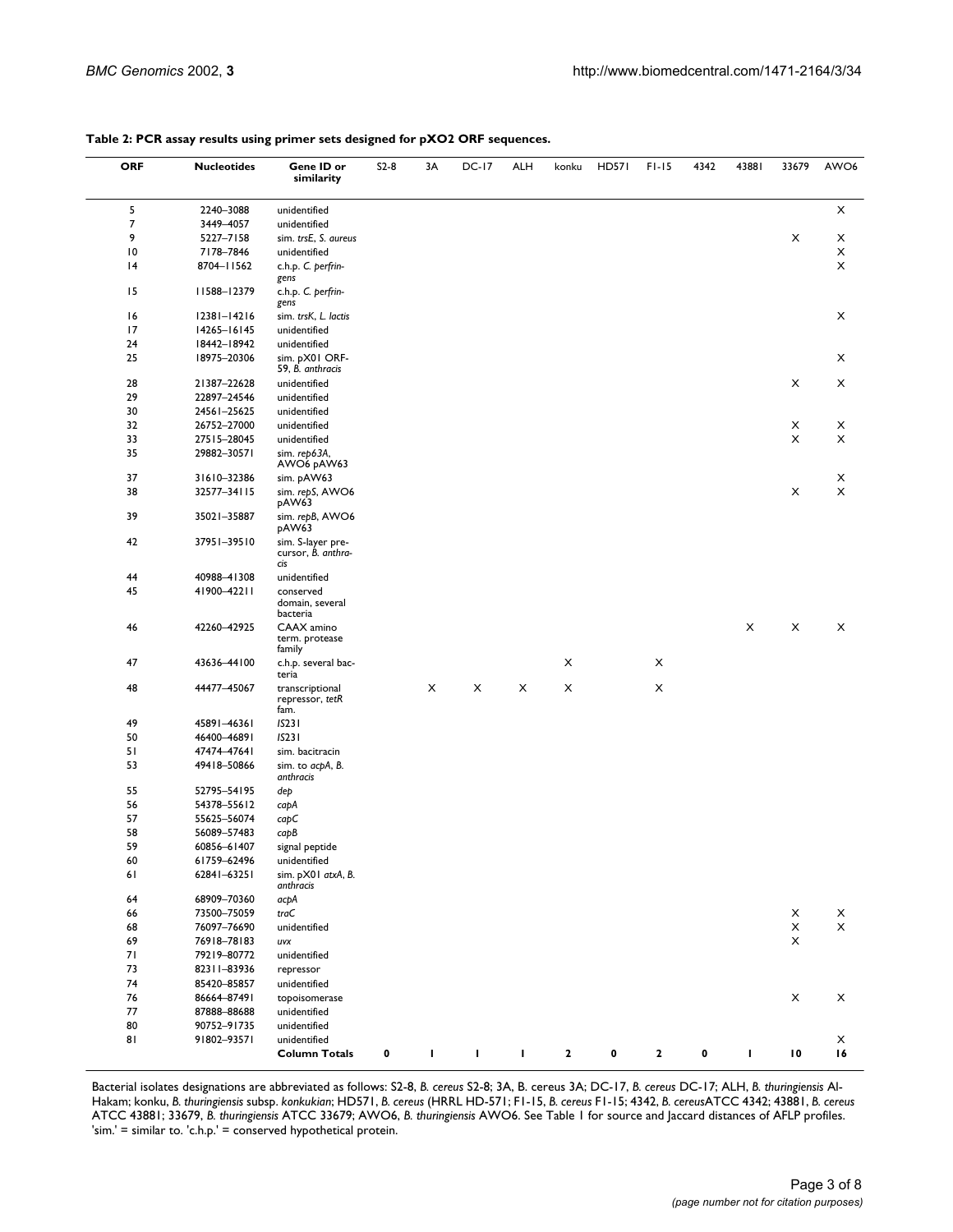A 25.3 kb region that contains the capsule-associated genes has sequence characteristics that are different from the rest of the plasmid. This region of pXO2 spans nucleotides 48242–73500 and includes ORFs 53 through 65 (13 ORFs). In comparison to the rest of pXO2, this region has a larger average gene size (818 bases *vs.* 725 bases), a lower gene density (0.5 gene *vs.* 1.0 gene per kb of sequence), and larger average intergenic spaces (1125 bases *vs.* 260 bases). The region also has a slightly lower percent G+C ( $\sim$ 28%) than the rest of the plasmid ( $\sim$ 31%). Although the region is not bracketed by *IS* elements or tRNAs that are characteristic of pathogenicity islands (PAIs), it bears features that are similar to the putative PAI identified in the *B. anthracis* plasmid pXO1 [[20\]](#page-7-13). Bacterial sequences with similarity to the *B. anthracis cap* genes are present in sequence databases. However, the capsule-associated genes (*capABC, dep, acpA*) were not detected by PCR in the tested *Bacillus* isolates. The pXO2 ORF sequences detected in *B. thuringiensis* 33679 and *B. thuringiensis* AWO6 were distributed across the entire plasmid sequence, except in the 25.3 kb *cap* gene-containing region, which appeared to be unique to *B. anthracis*.

*B. thuringiensis* strain AWO6 produced the most products in the PCR assay. A hybridization assay was performed using total genomic DNA from this isolate as a probe against pXO2 DNA targets amplified using the 47 primer sets from the PCR assay (Table [3](#page-4-0)). The hybridization assay complimented the PCR analysis by identifying nine additional conserved ORF sequences that might not have had exact matches to the PCR primer sequences. Total genomic DNA from *B. thuringiensis* strain AWO6 hybridized with 23 pXO2 ORF fragments, including all ORFs tested in the region between ORF 5 and ORF 38 (Table [3](#page-4-0)). ORFs in the 25.3 kb pXO2 *cap* gene-containing region did not hybridize with *B. thuringiensis* strain AWO6 DNA.

*B. thuringiensis* AWO6 is a strain containing a 70 kb plasmid designated pAW63 [\[12](#page-7-7),[21](#page-7-14)]. This strain was derived from *B. thuringiensis* HD73 by curing of its crystal toxin bearing plasmid, pHT73 [\[12](#page-7-7),[21\]](#page-7-14). The pAW63 plasmid contains a replication complex that is classified as a member of the pAMB-1 family of theta replicating plasmids that are present in a broad range of Gram positive species [[22](#page-7-15)]. Plasmid pXO2 also appears to be a pAMB1-like theta replicating plasmid [[23](#page-7-16)] and elements surrounding the replication complex are present in both pXO2 and pAW63 (see pXO2 ORFs 35, 37, 38, 39 in Tables [2](#page-2-0) and [3](#page-4-0)). ORFs 35, 37, and 38 were sufficiently conserved between pXO2 and pAW63 to allow detection by PCR or hybridization (see Tables [2](#page-2-0) and [3\)](#page-4-0).

Pulsed field gel electrophoresis was used to separate plasmid and chromosomal DNA in *B. thuringiensis* AWO6, and a Southern hybridization blot using a mixed pool of pXO2-derived probes (ORFs 6, 10, 50, 63, 72, 81) was performed to determine if any of the ORFs were present on the pAW63 plasmid (Figure). A DNA fragment estimated to be 72 kb in size hybridized to the mixed pXO2 probe, which is slightly larger, but within 3% of the reported size of pAW63 (70 kb). This same PFGE protocol produced a similarly accurate measurement of the size of the *B. anthracis* plasmid pXO1 as determined by complete DNA sequencing [[19\]](#page-7-11). The detection of sequences similar to pXO2 ORFs on pAW63 suggests that other pXO2 genes, in addition to those involved with replication, are also located on the pAW63 plasmid.

# **Conclusions**

The presence of pXO2 ORF sequences in 11 *Bacillus* isolates did not correlate with their genomic relatedness to *B. anthracis* as determined by AFLP comparisons. A similar observation was made in previous work that examined the conservation of the *B. anthracis* plasmid pXO1 among closely related bacteria [\[19\]](#page-7-11).

This study explored the extent of sequence conservation between pXO2 ORFs and total DNA from other *Bacillus* isolates, and detected similar sequences that may be located on the chromosome or any of several plasmids in each isolate. The two isolates with the most sequence conservation with pXO2 ORFs, *B. thuringiensis* isolates 33679 and AWO6, are known to contain large plasmids [\[12](#page-7-7),[19\]](#page-7-11). Four ORFs with high sequence similarity to *B. thuringiensis* AWO6 plasmid pAW63 were detected [[22\]](#page-7-15), and a mixed pXO2 ORF probe hybridized with a PFGE fragment similar in size to pAW63. The presence of considerable sequence conservation in more distantly related isolates rather than among close relatives, combined with the observations stated above, is a pattern consistent with the potential plasmid location of these sequences. Comparative sequence analysis of these large plasmids with pXO2 could determine if the observed sequence conservation was located on these plasmids.

# **Methods**

## *Bacterial isolates and DNA isolation*

The genomes of the 11 *Bacillus* isolates selected for study were found by AFLP analysis to vary in relatedness to *B. anthracis*. Isolates with Jaccard distances of less than 0.55 formed a distinct cluster with all of the *B. anthracis* isolates (P.J. Jackson, unpublished data) while the other 4 isolates were present in less closely related clusters (Table [1\)](#page-1-0).

Bacteria were grown in Nutrient Broth (NB; DIFCO Laboratories, Franklin Lakes, NJ) or on NB agar plates at 28°C. Total DNA (including chromosomal and plasmid DNA) was extracted as described by Robertson *et al.* [\[24](#page-7-17)] with slight modifications. Cultures grown for 16 h in Nutrient Broth were centrifuged into a pellet, washed in TE (10 mM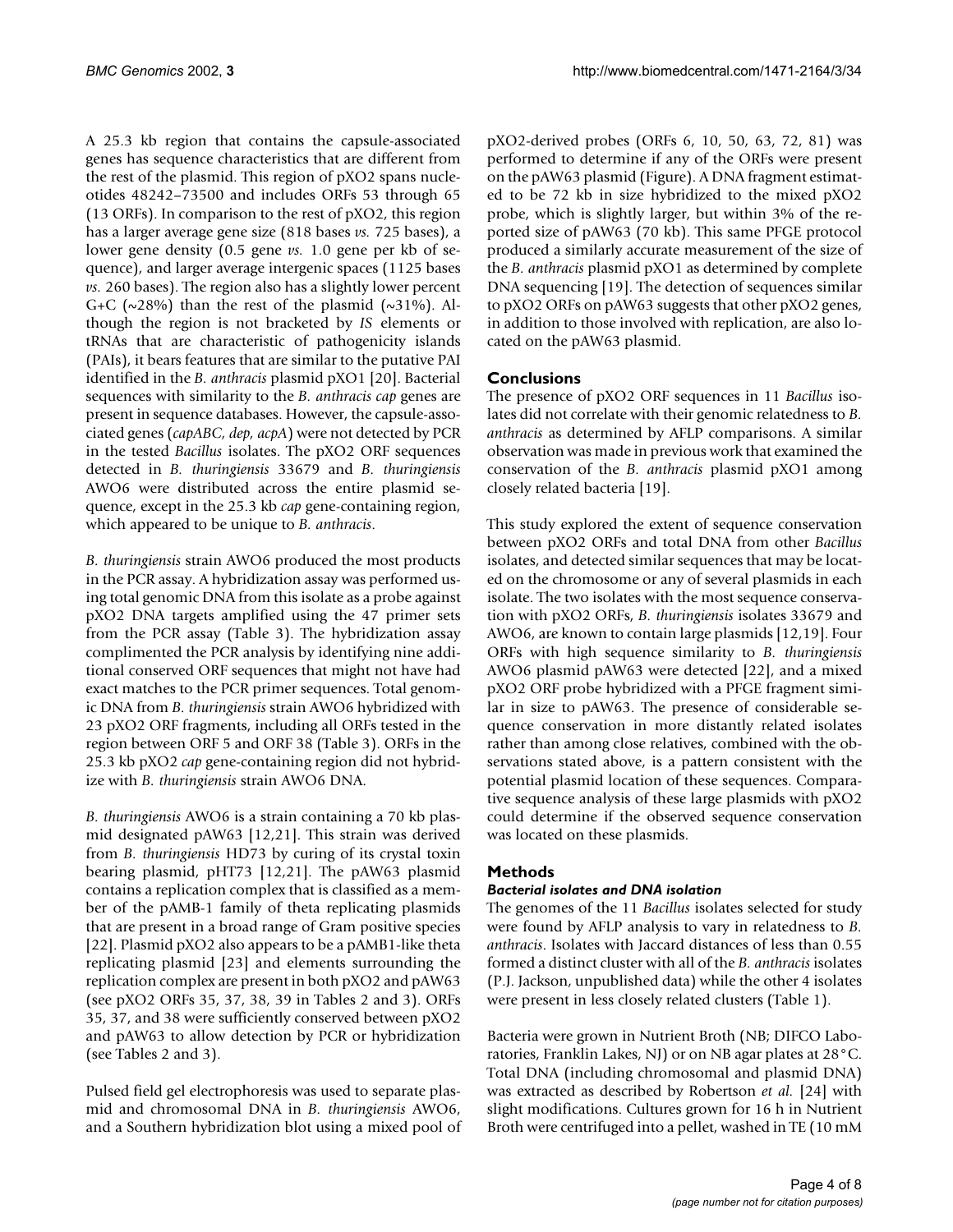| pXO2 ORF Number         | Hybridization                                                              | <b>PCR</b>                       |
|-------------------------|----------------------------------------------------------------------------|----------------------------------|
| $\overline{\mathbf{5}}$ | $_{\rm X}^{\rm X}$                                                         | $\boldsymbol{\mathsf{X}}$        |
| $\bar{z}$               |                                                                            |                                  |
| $\pmb{9}$               |                                                                            | $\boldsymbol{\mathsf{X}}$        |
| $\overline{10}$         | $\frac{x}{x}$                                                              | $\mathsf X$                      |
| $\vert 4$               | $\bar{\mathsf{X}}$                                                         | $\mathsf X$                      |
| 15                      | $\bar{\mathsf{X}}$                                                         |                                  |
| 16                      | $\mathsf X$                                                                | $\mathsf X$                      |
| $\overline{17}$         | $\mathsf X$                                                                |                                  |
| ${\bf 24}$              | $\mathsf X$                                                                |                                  |
| 25                      | $\mathsf X$                                                                | $\mathsf X$                      |
| 28                      | $\mathsf X$                                                                | $\mathsf X$                      |
| 29                      | $\mathsf X$                                                                |                                  |
| $30\,$                  |                                                                            |                                  |
| 32                      | $_{\rm X}^{\rm X}$                                                         | $\mathsf X$                      |
| 33                      | $\mathsf X$                                                                | $\mathsf X$                      |
| 35                      | $\mathsf X$                                                                |                                  |
| 37                      | $\mathsf X$                                                                | $\mathsf X$                      |
| 38                      | $\mathsf{X}$                                                               | $\mathsf X$                      |
| 39                      |                                                                            |                                  |
| 42                      | $\mathsf X$                                                                |                                  |
| 44                      |                                                                            |                                  |
| 45                      |                                                                            |                                  |
| 46                      |                                                                            | $\mathsf X$                      |
| $47\,$                  |                                                                            |                                  |
| 48                      |                                                                            |                                  |
| 49                      |                                                                            |                                  |
| 50                      |                                                                            |                                  |
| 51                      |                                                                            |                                  |
| 53                      |                                                                            |                                  |
| 55                      |                                                                            |                                  |
| 56                      |                                                                            |                                  |
| 58                      |                                                                            |                                  |
| 59                      |                                                                            |                                  |
| $\bf 60$                |                                                                            |                                  |
| $61\,$                  |                                                                            |                                  |
| 64                      |                                                                            |                                  |
| 66                      |                                                                            | $_\mathrm{x}^\mathrm{x}$         |
| 68                      |                                                                            |                                  |
| 69                      | $\begin{array}{c}\n  \mathsf{x} \\ \mathsf{x} \\ \mathsf{x}\n \end{array}$ |                                  |
| $71\,$                  |                                                                            |                                  |
| $73$                    |                                                                            |                                  |
| ${\bf 74}$              |                                                                            |                                  |
| $76\,$                  | $\mathsf X$                                                                | $\mathsf X$                      |
| $77\,$                  |                                                                            |                                  |
| 80                      |                                                                            |                                  |
| 81                      |                                                                            | $\frac{\mathsf{X}}{\mathsf{I6}}$ |
| <b>TOTALS</b>           | ${\bf 23}$                                                                 |                                  |
|                         |                                                                            |                                  |

#### <span id="page-4-0"></span>**Table 3: Comparison of dot-blot hybridization and PCR results for** *B. thuringiensis* **AWO6.**

Tris pH 7.5/1 mM EDTA pH 8.0), and suspended in 10% sucrose. Cells were incubated at 37°C in lysozyme solution (5 mg/ml lysozyme, 50 mM Tris pH 7.5, 10 mM EDTA pH 8.0), followed by addition of 20% SDS containing 0.3% beta-mercaptoethanol. A potassium acetate precipitation was performed to further clarify lysed cells [\[25](#page-7-18)]. DNA was purified by organic extraction and ethanol precipitation. Purified DNA was quantified by UV spectrophotometry. DNA from a *B. anthracis* isolate 91-213C-1 provided by P.J. Jackson was included as a positive control.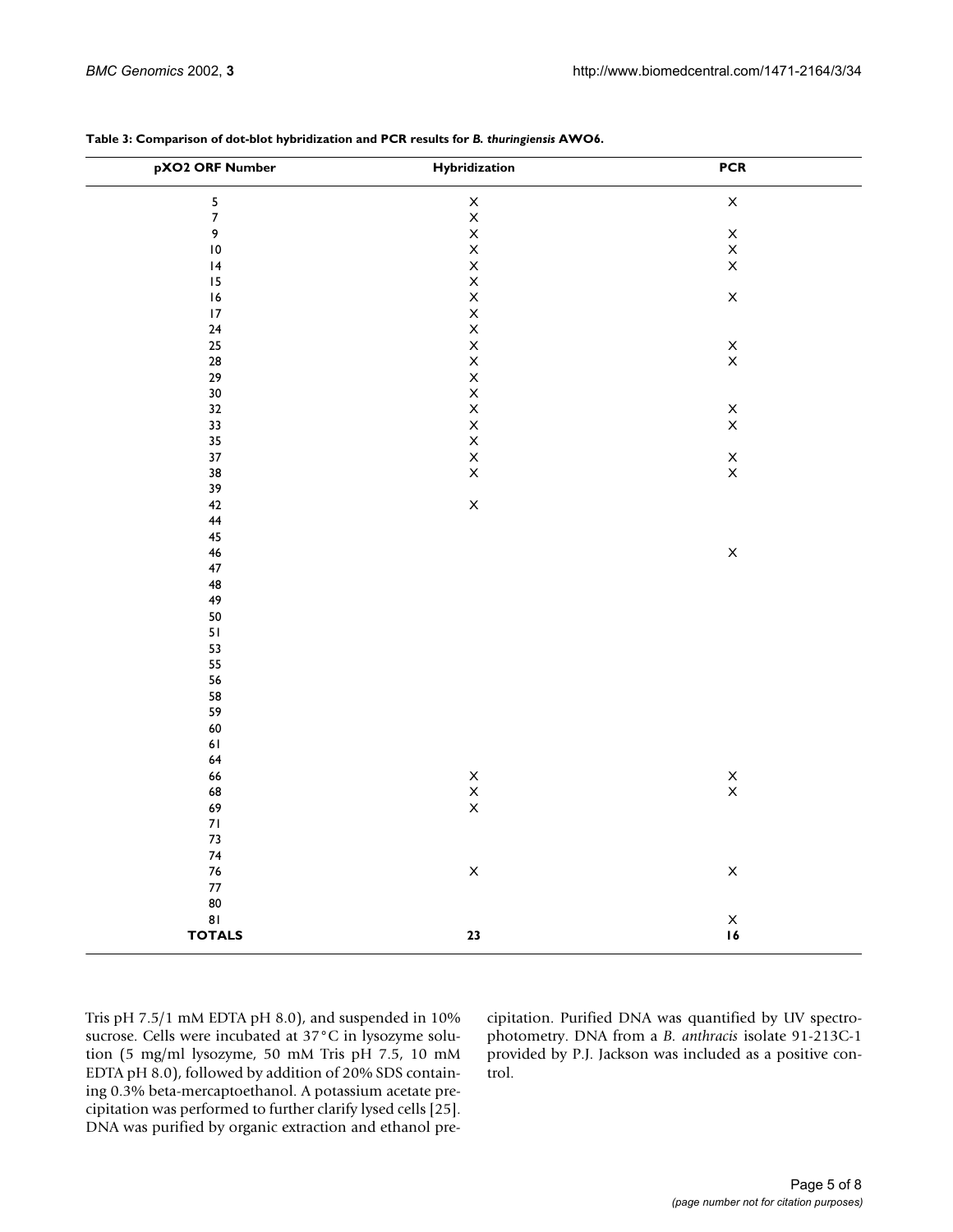

#### **Figure 1**

Pulsed field gel electrophoresis of DNA from *B. thuringiensis* AWO6. **Panel A**, Ethidium bromide-stained agarose gel. Lane 1 is the PFGE DNA size marker. Lane 2 is *B. thuringiensis* AWO6 DNA. Lane 3 is a Southern blot of pXO2-derived probes hybridizing to a DNA band the size of the pAW63 plasmid. **Panel B**, size of pAW63 plasmid and hybridizing DNA determined using PFGE.

#### *pXO2 PCR primer sets*

Oligonucleotide primer sets were identified for 47 pXO2 [ORFs. PCR primer sets were typically positioned 20 to 50](http://bdiv.lanl.gov/databases/databases.html) bases from ORF termini unless A/T richness of the DNA sequence prohibited the design of primers in that region. Primer sequences are located at http://bdiv.lanl.gov/databases/databases.html. The remaining 38 pXO2 ORFs were not included in the present survey due to sub-optimal A/ T richness, amplicon size, and thermodynamic characteristics of the candidate primer sets.

#### *PCR assays and amplicon sequencing*

PCR assays to detect each of the 47 individual pXO2 ORFs were conducted using DNA from each bacterial isolate (Table [1\)](#page-1-0) as template. Fifty µl PCR reactions contained 1X Perkin Elmer PCR buffer with 1.5 mM MgCl2, 0.8 mM each dNTP, 1.25 U AmpliTaq DNA polymerase (Perkin Elmer), and 45 µM of each primer. A PTC-200 Peltier Thermocycler (MJ Research, Watertown, MA) was used for 35-cycle reactions (94°C, 2 min for first cycle only; 94°C, 30 s.; 48°C, 30 s.; 72°C, 30 s). Reactions were resolved on 2% agarose gels that were stained with ethidium bromide and viewed using a UV trans-illuminator. A reaction was considered positive if the amplified fragment was abundant and was the expected size DNA fragment.

The majority of PCR products were sequenced using dyeterminator chemistry (ABI Prism FS, PE Applied Biosystems, Boston, MA). Sequencing primers were the same as those used in PCR amplification reactions. Sequencing re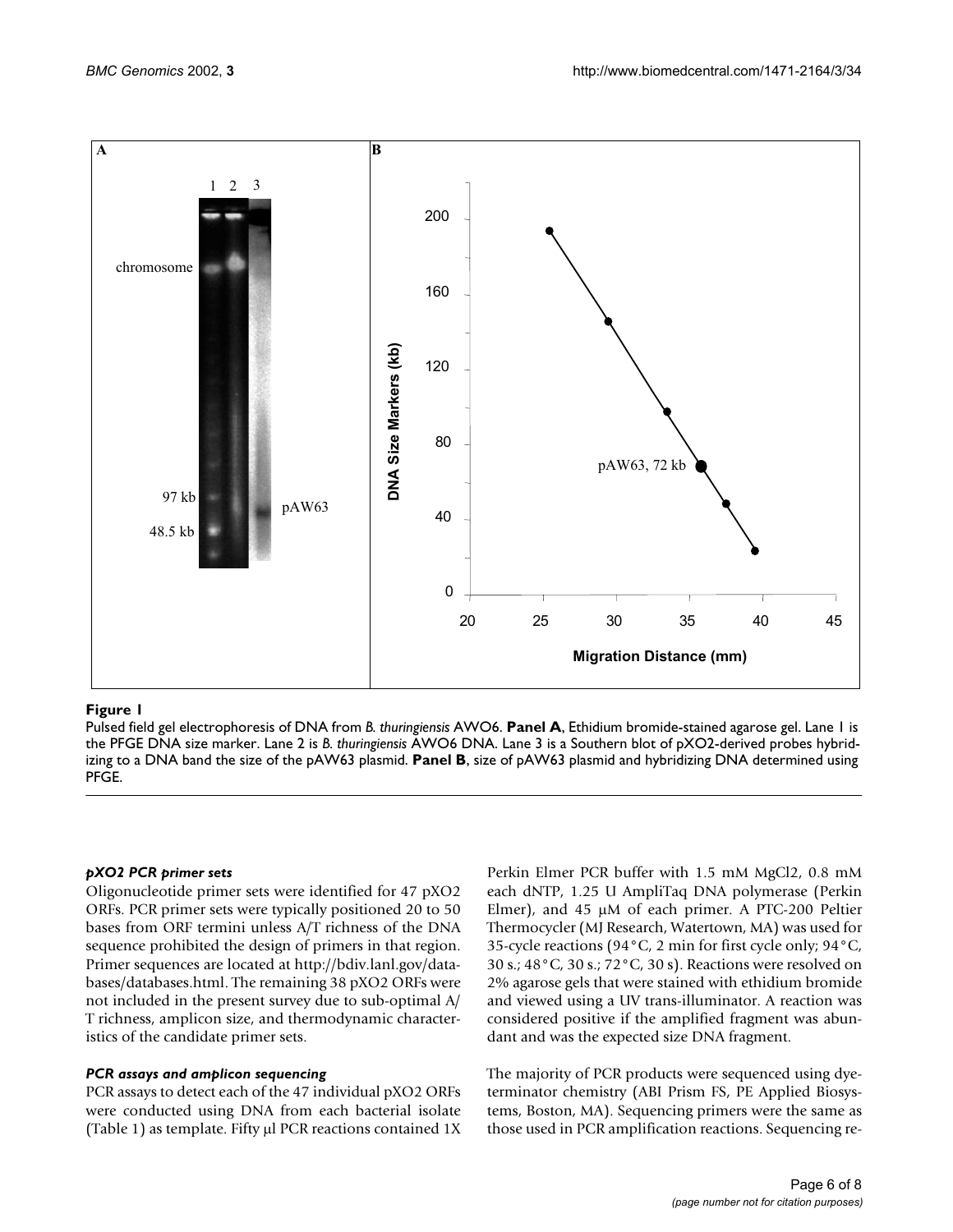actions were resolved on 48 cm polyacrylamide gels (4%, 19:1 acrylamide:bisacrylamide, Bio-Rad Laboratories) using an ABI model 373 fluorescence sequencer (Applied Biosystems, Inc.). DNA sequence was analyzed using Lasergene software (DNASTAR, Inc., Madison, WI). Sequences were deposited in GenBank as accession numbers AF547271 to AF547318.

## *Hybridization assay*

A dot-blot hybridization assay was performed using DNA from *B. thuringiensis* strain AWO6 as probe against PCRamplified pXO2 ORF DNA applied to a nylon membrane. Ten ng of each pXO2 ORF fragment was denatured by adding 0.1 volume of 1 M NaOH and incubation for 5 min at 37°C. An equal volume of 20X SSC (3 M NaCl, 0.3 M sodium citrate, adjusted to pH 7.0 with 1 M HCl) was added and samples were quickly placed on ice for 2 min. The DNA was then applied to a Hybond-N+ membrane (Amersham, Arlington Heights, IL) pre-soaked in 10X SSC using a HYBRI-DOT Manifold (Life Technologies, Inc., Rockville, MD). The membrane was exposed to 1200 mjoules of ultraviolet light in a UV-STRATALINKER 1800 (STRATAGENE, LaJolla, CA) to crosslink DNA to the membrane. Total DNA extracted from *B. thuringiensis* AWO6 was used to synthesize probe by incorporating  $\alpha$ - $32P$ ]dCTP (6000 µCi/mMol) (NEN, Boston, MA) into randomly primed DNA synthesis reactions using the Megaprime DNA Labeling System (Amersham-Pharamacia Biotech, Piscataway, NJ) according to the manufacturer instructions. The membrane was incubated at 50°C in hybridization buffer (0.5 M NaHPO4, 1 mM EDTA pH 8.0, 7% SDS [28]) for 60 min, followed by hybridization with probe for 16 h at 50°C. After hybridization, the membrane was washed twice for 10 min at 30°C in 2X SSC containing 0.1% SDS and twice for 10 min at 45°C in 0.2X SSC containing 0.1% SDS. Results were viewed using a Fugi Phosphorimager.

## *Pulsed-field gel-electrophoresis (PFGE)*

A 15 ml culture of *B. thuringiensis* AWO6 was grown in NB overnight at 37°C with shaking. Chloramphenicol was added at a concentration of 180 µg/ml and the culture was incubated for 60 min. Cells were incubated on ice for 10 min, then centrifuged at 2500 × *g* for 5 min. Cell pellets were suspended in 1 ml TE buffer that contained 2 mg/ml lysozyme and incubated for 5 min at 37°C. Lysozymetreated cells were washed in 1 ml of Buffer NT (1 M NaCl, 50 mM Tris pH 7.5) and were suspended in Buffer NT to a final volume of 200 µl.

Agarose plugs containing bacterial cells were prepared in a 1 ml syringe by combining cells with an equal volume of 2% SeaKem Gold agarose (FMC BioProducts, Rockland, ME) melted in water. Plugs were allowed to solidify at 4°C for 2 h. Thin agarose slices (1–3 mm) containing embedded bacteria were incubated for 16 h in 500 µl Buffer NTE (100 mM NaCl, 50 mM Tris pH 7.5, 100 mM EDTA pH 8.0) containing 2% lysozyme at 37°C. The lysozyme/Buffer NTE solution was replaced with Buffer NTE that contained 2 mg/ml Proteinase K and incubated for 16 h at 50°C. Slices were then incubated in Buffer NTES (100 mM NaCl, 50 mM Tris pH 7.5, 100 mM EDTA pH 8.0, 1% SDS) for 16 h at 50°C. Before electrophoresis, slices were incubated twice for 30 min in 1.0 mM phenylmethylsulfonyl fluoride (PMSF) (Sigma. St. Louis, MO) diluted in TE and twice in 0.5X TBE (45 mM Tris-borate (1:1), 1 mM EDTA).

Treatment of agarose slices linearized the plasmid DNA and allowed for plasmid size determination using a concatomerized bacteriophage lambda standard (New England BioLabs, Beverly, MA) (5). DNA from agarose slices was resolved on a gel of 1% SeaKem Gold agarose melted in 0.5X TBE. Electrophoresis conditions were 175 V in 0.5X TBE at 6°C for 21 h in a CHEF-DR II Pulsed Field Electrophoresis System (BIORAD, Hercules, CA) with a field switch ramp of 5 to 40 s. Gels were stained with ethidium bromide and viewed using a UV trans-illuminator.

## *Southern hybridization*

The pulsed field gel was sequentially soaked in 0.25 N HCl for 30 min; 3 M NaCl, 0.4 M NaOH for 60 min; and 0.5X TBE for 15 min. Electro-transfer of the DNA to a nylon membrane was performed using a Mini Trans-Blot Electrophoretic Transfer Cell (Bio-Rad, Hercules, CA) according to the manufacturer instructions. DNA was crosslinked to the membrane by exposure to 1200 mjoules of ultraviolet light in a UV-STRATALINKER 1800 (STRATAGENE, LaJolla, CA). The membrane containing *B. thuringiensis* AWO6 DNA was hybridized using a [α- 32P]dCTP-labeled probe prepared from a mixture of six PCR-amplified pXO2 ORF fragments (pXO2 ORFs 6, 10, 50, 63, 72, 81). Care was taken to avoid the IS elements present on the plasmid. Probe synthesis, hybridization conditions, and wash regimen were performed as described above for hybridization reactions. Results were viewed using a Fugi Phosphorimager.

# **Authors' Contributions**

JP was responsible for experimental design, protocols, and data management. RTO designed the pXO2 oligonucleotides. EW performed PCR reactions and DNA sequencing. RS conducted the hybridization reactions and DNA sequencing. LOT provided AFLP data and statistical analysis. CRK was the principal investigator who began the study and coordinated the work. All authors contributed to preparation of this manuscript.